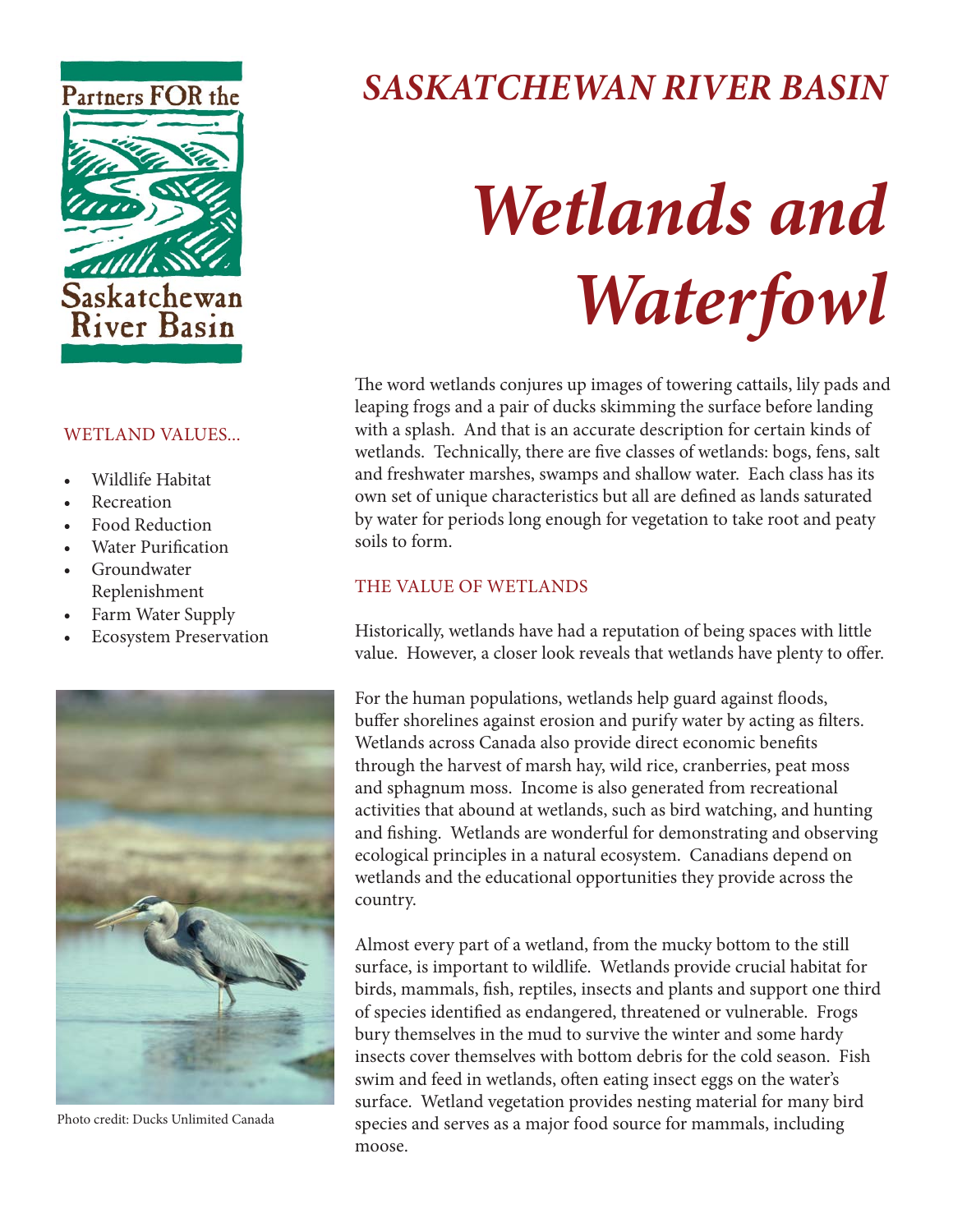# SASKATCHEWAN RIVER BASIN

You will find a variety of wetlands in the Saskatchewan River Basin. Find out about their special features and how they are threatened.

### **Parkland Lakes**

Larger than parkland potholes, these lakes are surrounded by gently rolling grasslands and trees. A fringe of vegetation circles a deep centre filled with submergent vegetation. Parkland lakes serve as important migration stopovers for birds that depend on deeper water. Threats: agricultural encroachment, drainange, pollution.



Photo credit: Ducks Unlimited Canada

# **Irrigation Wetland**

These man-made wetlands store water for future irrigation needs in areas of low rainfall. They feature an even cover of vegetation from edge to edge. A man-made device to control the water level is usually nearby. Irrigation wetlands are important sources of water for a variety of prairie wildlife. Threats: pollution.



Photo credit: Ducks Unlimited Canada



Photo credit: Ducks Unlimited Canada

## **Parkland Pothole**

The most important breeding habitat for waterfowl can be found where parkland potholes are abundant. The mix of open shallow water and vegetation varies greatly in parkland potholes, but bulrush and cattail are usually included. The source of water is mostly snowmelt and groundwater inflow. Threats: agricultural activities.



Photo credit: Ducks Unlimited Canada

#### **Seasonal Prairie Pothole**

Despite their seasonal nature, these wetlands provide a critical food source for migrant birds and serve as breeding areas for a wide variety of shorebirds and waterfowl. Seasonal prairie potholes adopt the best features of both ephemeral and permanent wetlands; they are trimmed with whitetop and sedge, and may grow cattail and bulrush in the centre. Threats: agricultural drainage.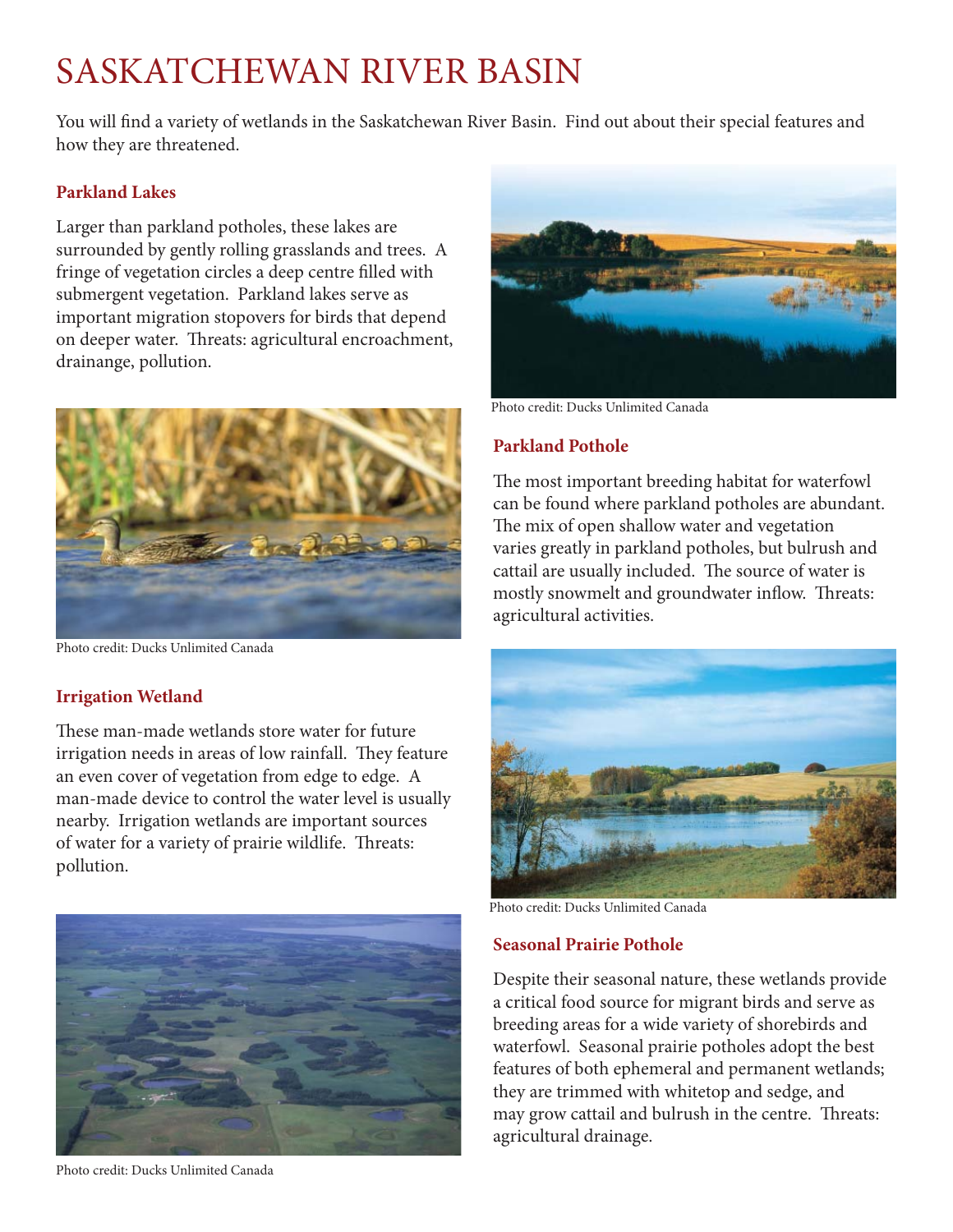#### **Boreal Lake**

Located in the Canadian Shield, boreal lakes are deep and clear and feature a large area of open water topped with floating plants like water lilies. bulrush and giant reeds dot the fringe of these wetlands that are usually tucked into a forest. They are home to loons, otters and eagles. Threats: pollution, logging, cottage development.



Photo credit: Ducks Unlimited Canada

#### **Bogs**

Black spruce and tammarck can be found at the fringe of these northern wetlands. Water-loving shrubs such as Labrador tea are also common. Bogs are dominated by peatlike soils and have a water table at or near the surface. Spongelike, bogs hold back water that could otherwise cause flooding downstream. Threats: hydro development, highway construction, drainage, logging.



Photo credit: Ducks Unlimited Canada

#### **Delta Marshes**

A variety of abundant vegetation and a mixture of ponds and channels make delta marshes, formed at the mouth of rivers, excellent habitat for wildlife. Waterfowl in particular like the lush surroundings these kinds of wetlands offer. Delta marshes also attract human visitors for recreation and economic endeavours such as trapping. Threats: hydro development, pollution, infilling.



Photo credit: Ducks Unlimited Canada



Photo credit: Ducks Unlimited Canada

#### **Saline Lake**

Large white patches of salinity characterize this type of wetland. Because there usually is no outflow, evaporation makes these lakes extremely saline and attractive to certain species like gadwall and widgeon. They are also breeding habitat for avocet, killdeer and piping plower. Alkali bulrush and widgeon grass flourish in these areas. Threats: drainage, mining from the lake bed.